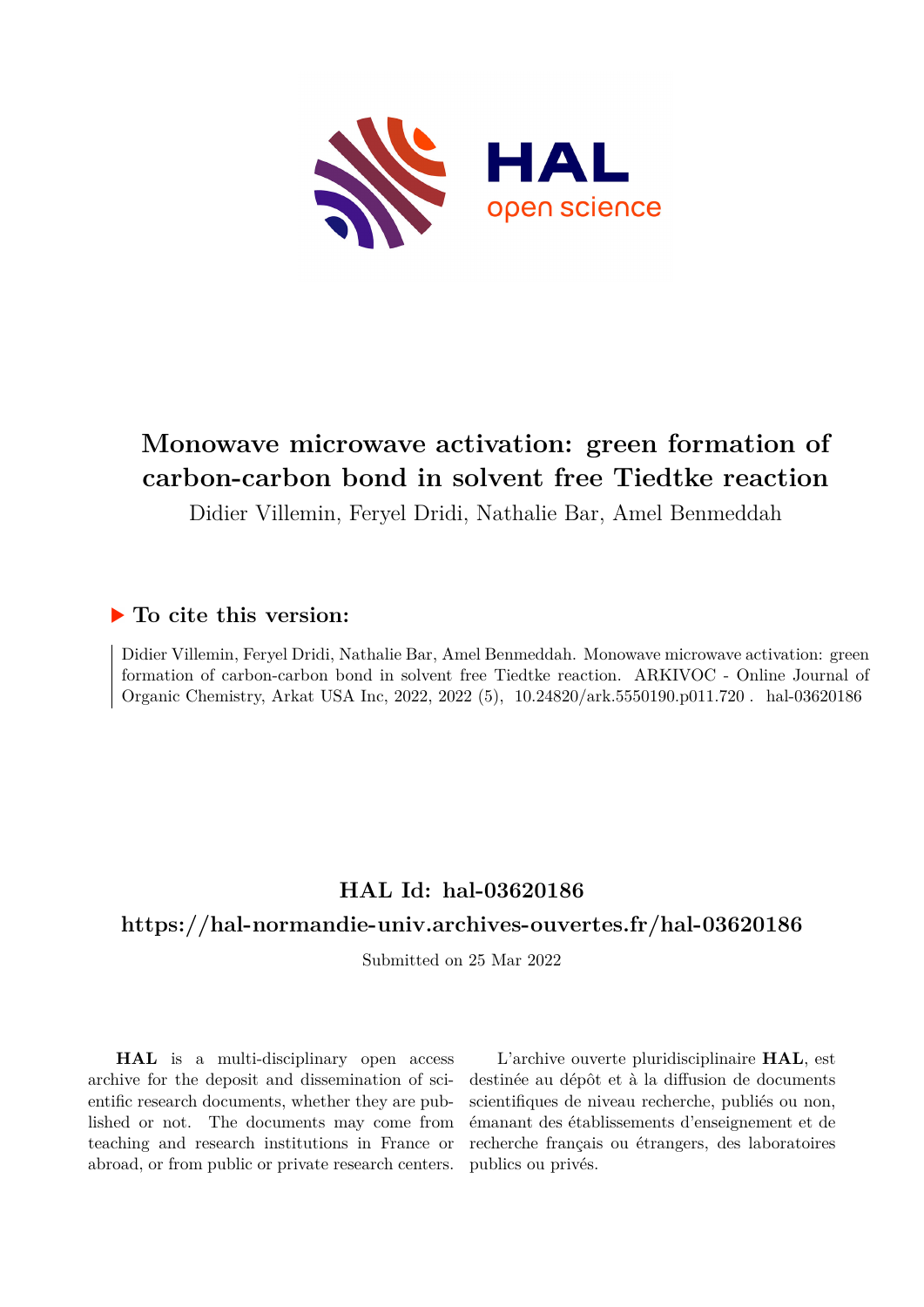

# **Monowave microwave activation: green formation of carbon-carbon bond in solvent free Tiedtke reaction**

**Didier Villemin\*<sup>a</sup> , Feryel Dridi,a,b Nathalie Bar,<sup>a</sup> and Amel Benmeddah<sup>c</sup>**

*<sup>a</sup>Normandie Université, France, ENSICAEN, LCMT, UMR CNRS 6507, INC3M, FR 3038, Labex EMC3, LabexSynOrg, 14050 Caen, France*

*<sup>b</sup> Université M'Hamed Bougara , Faculté des Sciences, département de chimie, 35000, Boumerdès, Algérie <sup>c</sup> Université* Djillali Liabes*, Faculté des Sciences, département de chimie, ,* BP 89, 22000, *Sidi-Belabes, Algérie Email: [Didier.villemin@ensicaen.fr](mailto:Didier.villemin@ensicaen.fr)*

| Received mm-dd-yyyy                      | <b>Accepted Manuscript</b> mm-dd-yyyy | Published on line mm-dd-yyyy |  |
|------------------------------------------|---------------------------------------|------------------------------|--|
| Dates to be inserted by editorial office |                                       |                              |  |
| <b>Abstract</b>                          |                                       |                              |  |

The reaction of a mixture of cyclohexanone and anthranilic acid in a closed reactor without solvent or even catalyst, under monomode microwave irradiation in controlled conditions, allows the synthesis of tetrahydroacridones. The reaction is possible with several other cyclic ketones. This reaction under monomode microwave irradiation is an example of green synthesis involving the formation of a C-C bond in the absence of catalyst and solvent with the formation of only a benign water molecule.



**Keywords:** Green Conditions, Acridones, Monomode Microwave Irradiation, Solventless reaction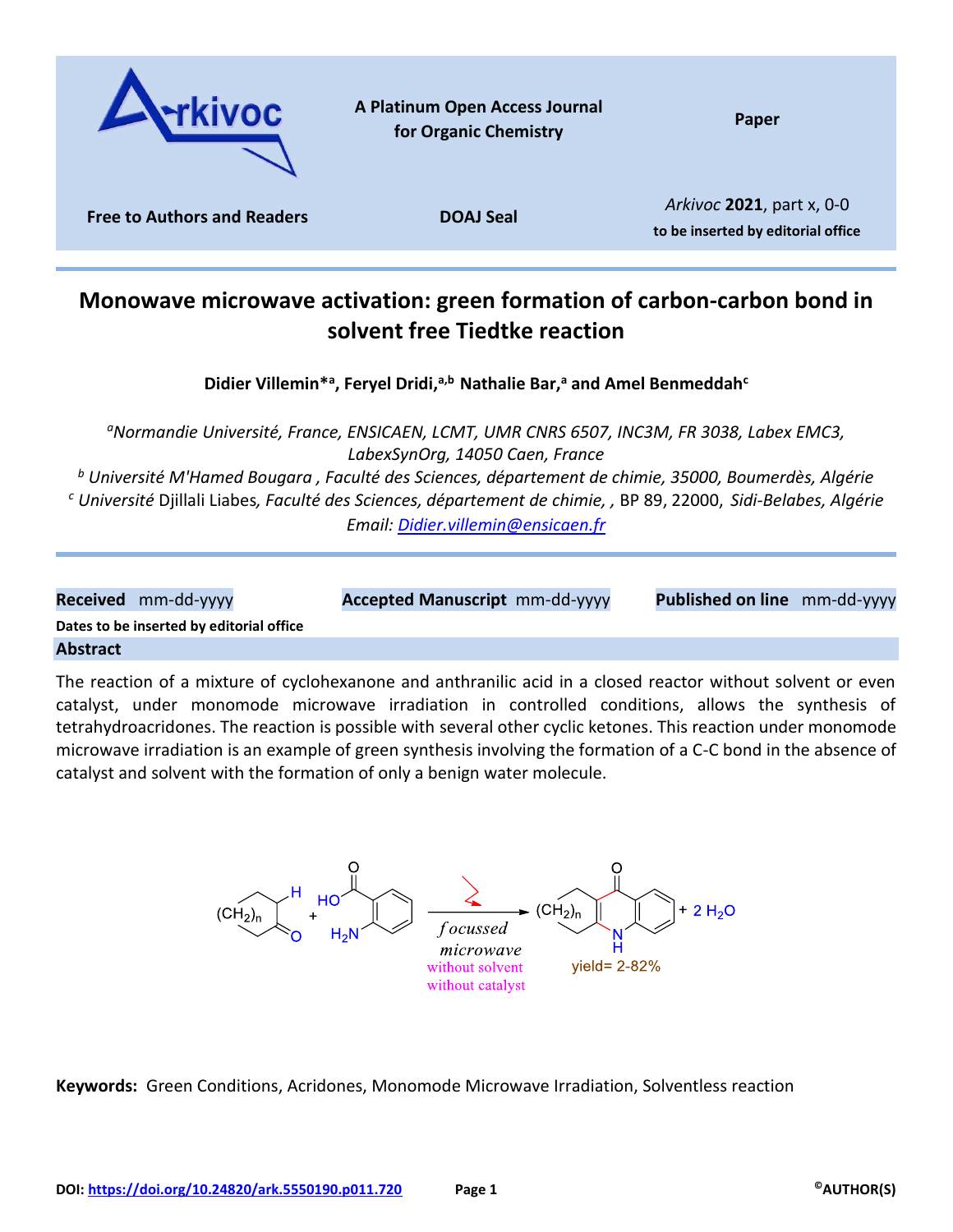### **Introduction**

There are very few catalyst and solvent-free reactions allowing the formation of carbon-carbon bonds accompanied by only the formation of environmentally benign molecules such as water molecules.<sup>1</sup> The reaction of Tiedtke,<sup>2-5</sup> which is a variant of the reaction of Niementowski with ketones,<sup>6-7</sup> is an example of such reactions.



**Scheme 1.** Niementowski reaction: synthesis of 4-hydroxyquinoleines.

The reaction of Tiedtke is an acylation-condensation allowing the creation of a carbon-carbon bond with no involvement of halogen or metal and with the formation of water as the only harmless by-product. Initially, Tiedtke described the reaction of anthranilic acid with cyclohexanone by conventional heating. Then, during their studies of Niementowski reaction, Khajavi *et al* <sup>8</sup> have described the reaction of anthranilic acid with cyclohexanone under microwave irradiation. The low microwave absorption of the initial mixture required the use of aprotic dipolar solvents to carry out the reaction with a multimode oven such as a kitchen one. The conditions used<sup>8</sup> do not appear environmentally friendly: the dipolar aprotic solvents such as dimethylacetamide used in this case, are not only toxic but difficult to remove due to their high boiling point. In addition, under these circumstances, the reaction is possible only with a small quantity of reactant and despite this, the results are not very reproducible, so it is very hard to scale-up for getting larger quantities of products. Moreover, the Tiedtke reaction turned out to be of interest for the synthesis of tetrahydroacridones, precursors of acridones and acridines, which are subject of many researches. Acridones are naturally occurring alkaloids, isolated from various plant sources. These alkaloids possess a broad range of biological activities<sup>9</sup> including antimicrobial, antiviral, anticancer, antiparasitic properties... For instance, arborinine, 10-12 isolated from plants of the Rutaceae family, displays several biological effects, as anticancer and antibacterial activities.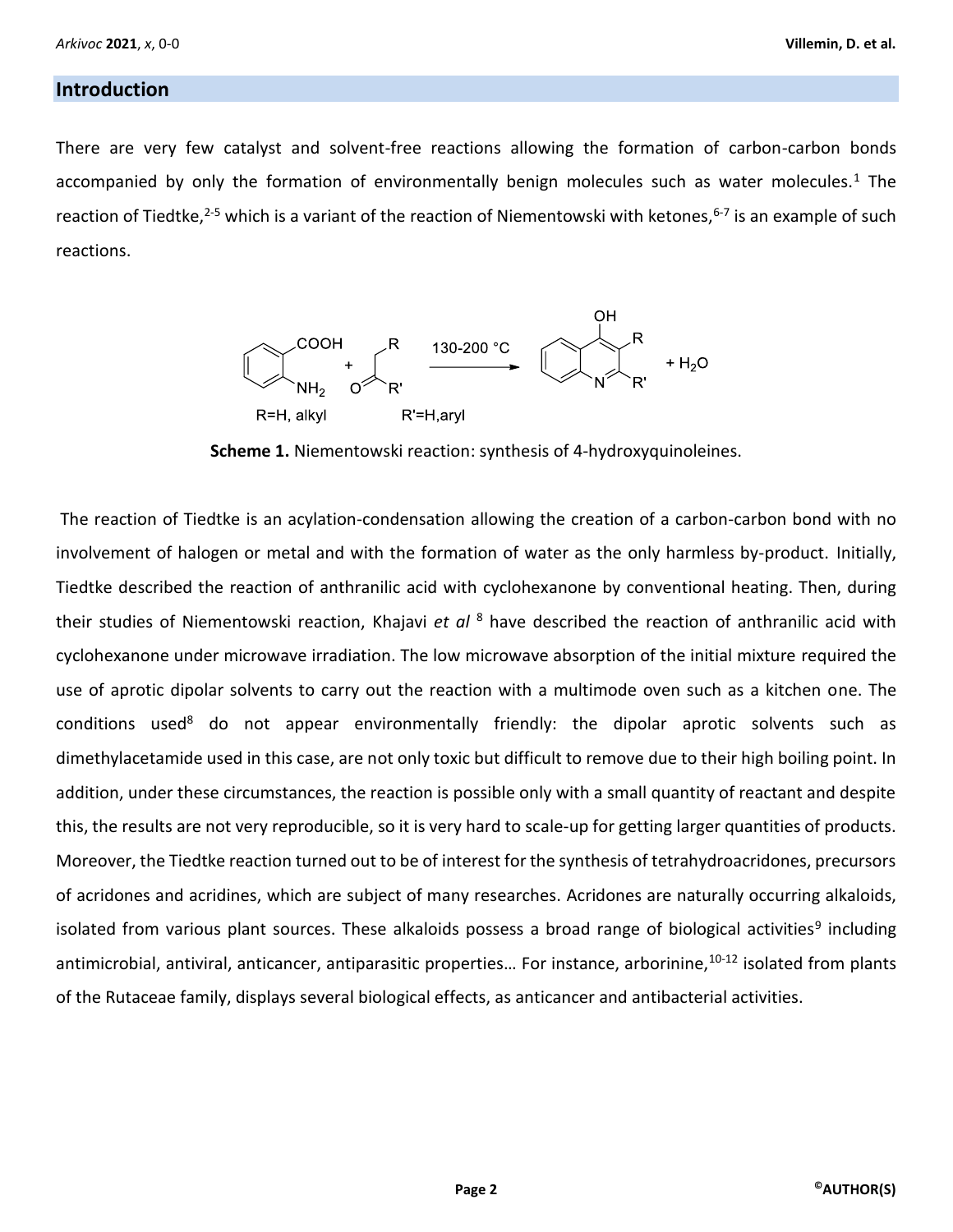

**Scheme 2.** Examples of acridone alkaloids with biological activities.

In addition, several therapeutic agents are based on amino-9-acridine moiety derivating<sup>13-15</sup> from acridones, such as tacrine, ethacridine (abortifacient), nitracrine (antineoplastic), mepacrine (antimalarial properties), amsacrine…



**Scheme 3.** Examples of amino-9-acridine therapeutics.

Considering the great interest of the reaction of Tiedtke, we decided to resume this reaction under microwave activation by using an adequate reactor (Monowave 300, Anton Paar).<sup>16</sup> The monomode conditions and the controlled emission of microwaves allow reproducible and scaled up experiments. The use of focused microwaves allows the reaction without any solvent<sup>17-19</sup> or catalyst and thus being in green reaction conditions.

## **Results and Discussion**

Tiedtke has described<sup>2</sup> the reaction of anthranilic acid (1) with cyclohexanone (2a) by conventional heating at 220°C into 5,6,7,8-tetrahydroacridin-9 (10H)-one (**3a**, Scheme 4).

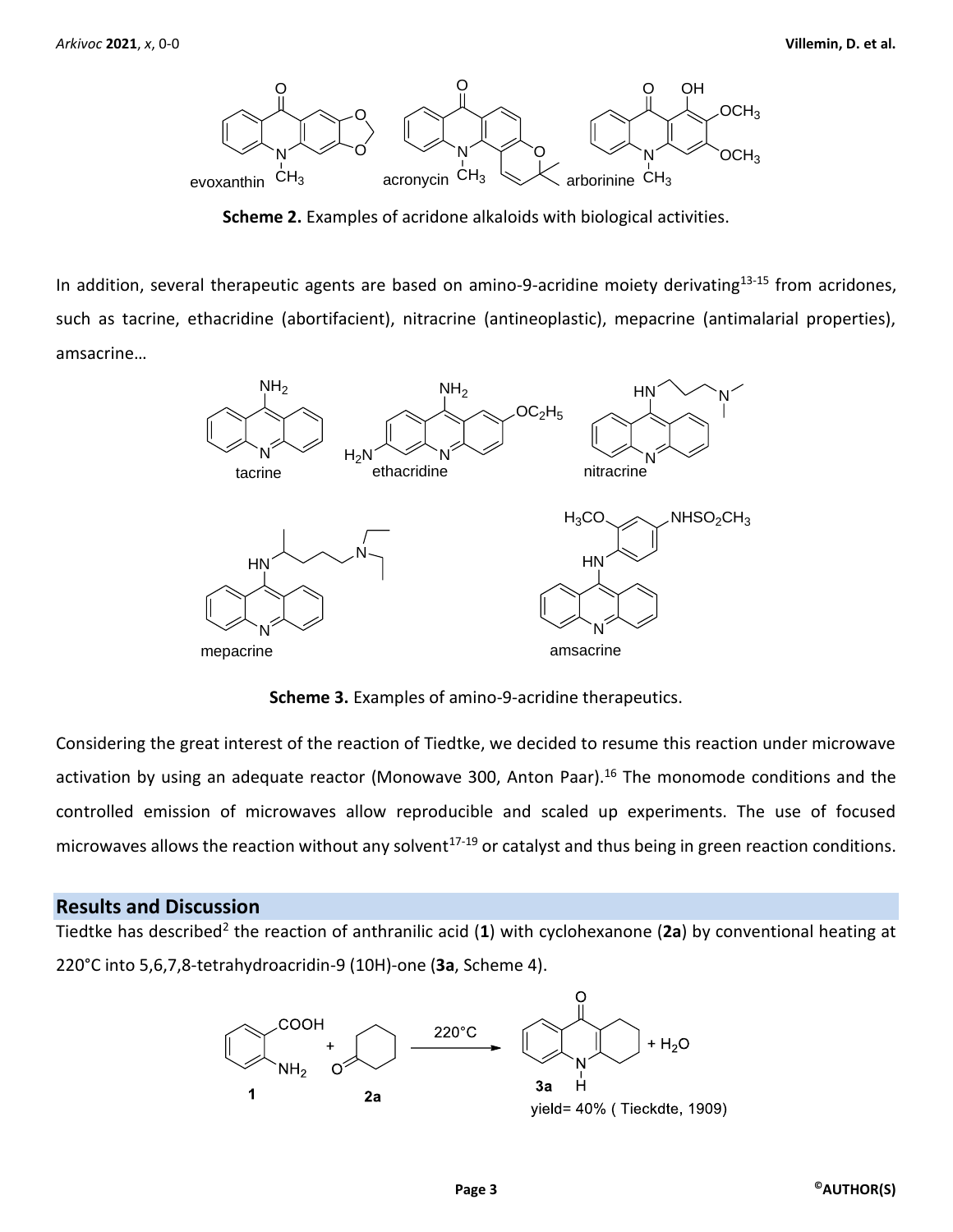**Scheme 4.** Original reaction of Tiedtke with anthranilic acid and cyclohexanone.

In our work, we have explored the Tiedtke reaction in green conditions. We have avoided the use of toxic and non volatile dipolar solvent like dimethylacetamide<sup>8</sup> which may cause difficulties for the purification of the product. We have performed reactions without solvent with a monomode microwave cavity Monowave 300<sup>16</sup> able to focus microwave on the stirred reaction mixture. In order to avoid the loss of volatile ketone, the reaction was performed in a closed vessel under pressure, so the reaction mixture was irradiated under very controlled and reproducible conditions; the microwave power was monitored at fixed temperature measured by an infrared thermometer.

According to Tiedtke,<sup>2</sup> the reaction of anthranilic acid and cyclohexanone takes place into two steps: the first one was the formation of a compound  $(2\alpha)$  at 120°C and in a second phase, this latter was converted at higher temperature (220°C) into 1,2,3,4- tetrahydroacridone (3a). According to the studies of Badger *et al*,<sup>5</sup> this compound  $(2\alpha)$  has a spiro structure. In our experiments, we have isolated and characterised the two compounds (**3a** and **2**) in relation with heating temperature conditions (Experimental part).

The compound ( $2\alpha$ ) was already used in the synthesis of 9-chloro-1,2,3,4-tetrahydroacridine.<sup>20,21</sup> Clearly the reaction is catalysed by Bronsted acid (provided by trace of anthranilic acid). By analogy with the Friedlander reaction where a mechanism has been reported,<sup>22</sup> we proposed in Scheme 5 the following mechanism for Tiedtke reaction, the key step is an intramolecular acylation of the enamine.

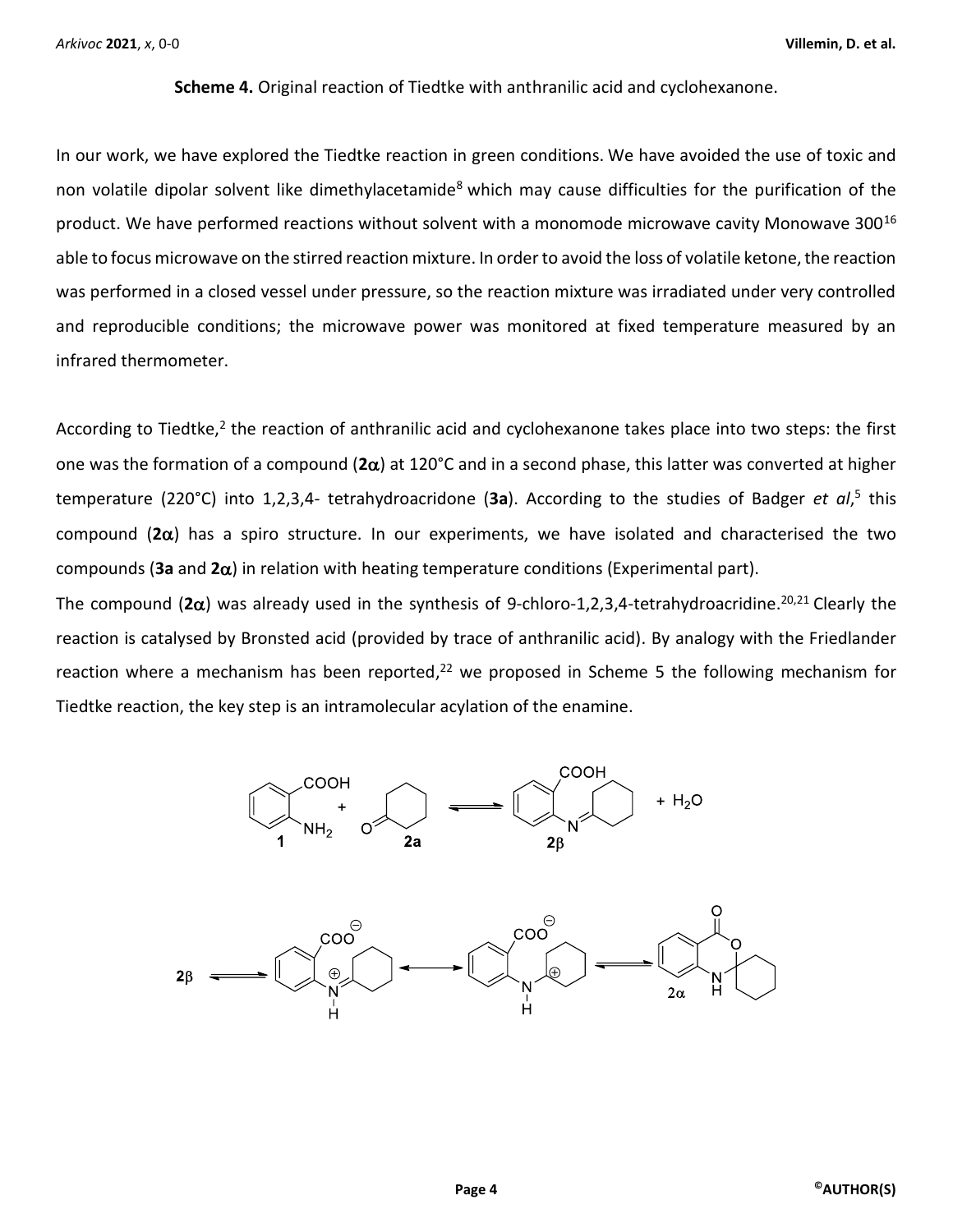



The reaction of Tiedtke can take place with several cyclic ketones (according to Scheme 6) and we have performed it in green conditions, leading to tetrahydroacridones. Some were generally described in the old literature but were poorly documented. We took opportunity of their syntheses to describe and properly attributed the <sup>1</sup>H and <sup>13</sup>C NMR spectra of the tetrahydroacridones thanks to HSQC, HMBC, COSY and DEPT experiments.

The reactions with cyclopentanone, cycloheptanone and cyclooctanone were previously described and have conducted to the expected products.

More hindered compounds have been then tested requiring more drastic heating and time conditions. It should be noted that often a simple increase of irradiation time, with temperature remaining unchanged, did not permit to get the acridone products.

Interestingly, 3,3,5-trimethylcyclohexanone (**3b**) may lead to two regioisomers. The NMR spectra show unambiguously that only one is formed. The HMBC experiment seems to confirm that the less hindered methylene group promotes the cyclisation into acridone.

In more drastic conditions, the tetramethylcyclohexanone failed to be converted in the expected product. The steric hindrance seems to be too important in this case. Similar remarks can be made with norcamphor and camphor. Norcamphor with anthranilic acid gave an efficient reaction unlike camphor, probably too hindered. The conditions and products obtained are reported in Table 1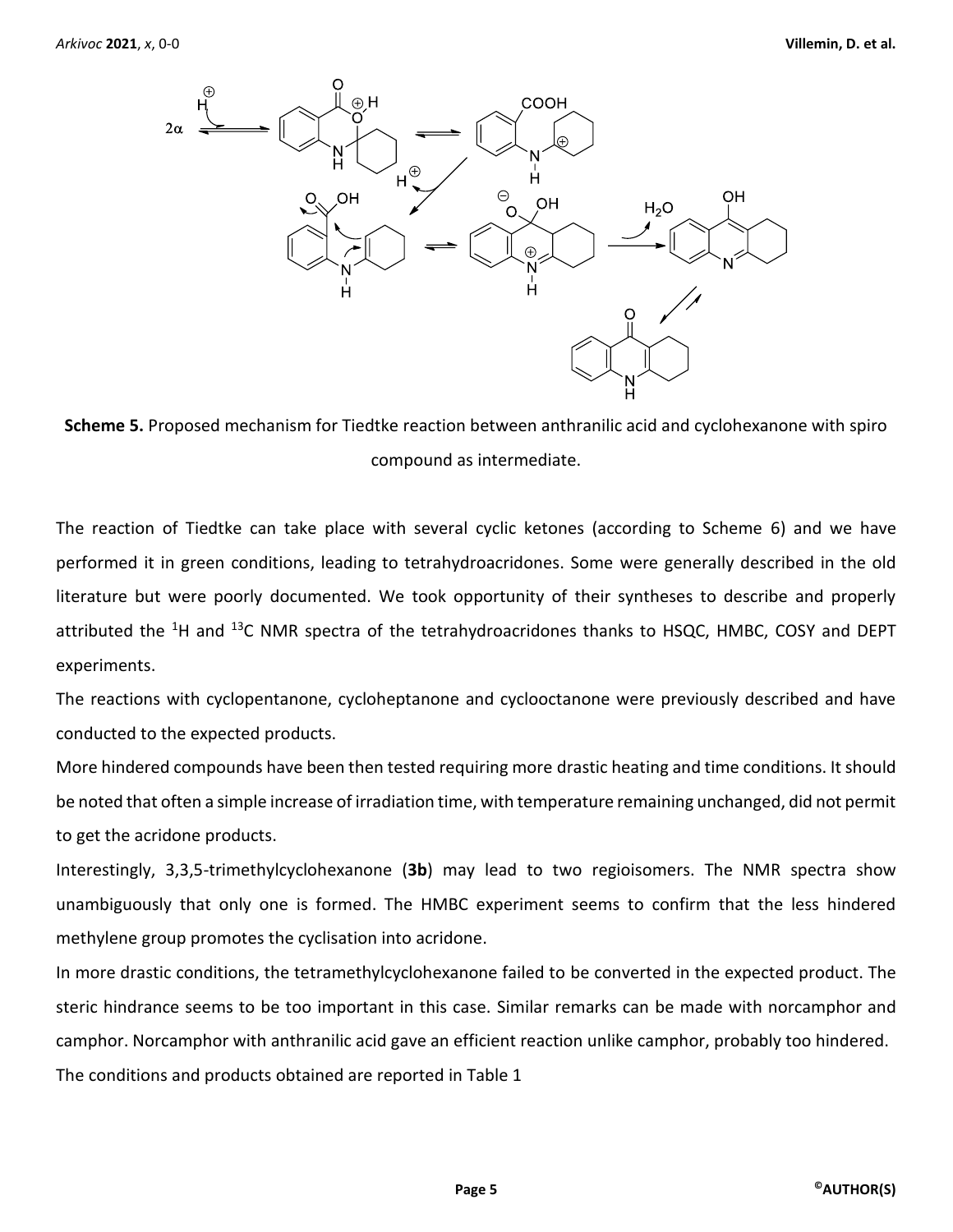

**Scheme 6.** Generalisation of the Tiedtke reaction with ring ketones under microwave irradiation.

| Table 1. Tiedtke reaction with different cyclic ketones with anthranilic acid |
|-------------------------------------------------------------------------------|
|                                                                               |

| Entry          | Ketone                                    | Reaction     | Product                        | Yield<br>$\%$  |
|----------------|-------------------------------------------|--------------|--------------------------------|----------------|
| $\mathbf 1$    | cyclohexanone 2a                          | 240°C 5 min  | Ο<br>$3a$ <sup>N</sup>         | 82             |
| $\overline{2}$ | 3,5,5'-trimethylcyclohexanone 2b          | 280°C 5 min  | O<br>'N<br>H<br>3 <sub>b</sub> | 75             |
| 3              | 1,1',4,4'-tetramethyl<br>cyclohexanone 2c | 290°C 10 min | O<br>3c H                      | $\overline{2}$ |
| 4              | cyclopentanone 2d                         | 190°C 5 min  | O<br>$3d_H^N$                  | 70             |
| 5              | 2,2-dimethylcyclopentanone 2e             | 210°C 5 min  | $3e$ <sup>N</sup>              | 80             |
| 6              | cycloheptanone 2f                         | 230°C 5 min  | $\frac{N}{H}$<br>3f            | 70             |
| $\overline{7}$ | cyclooctanone 2g                          | 220°C 5min   | O<br>$3g\,H^N$                 | 55             |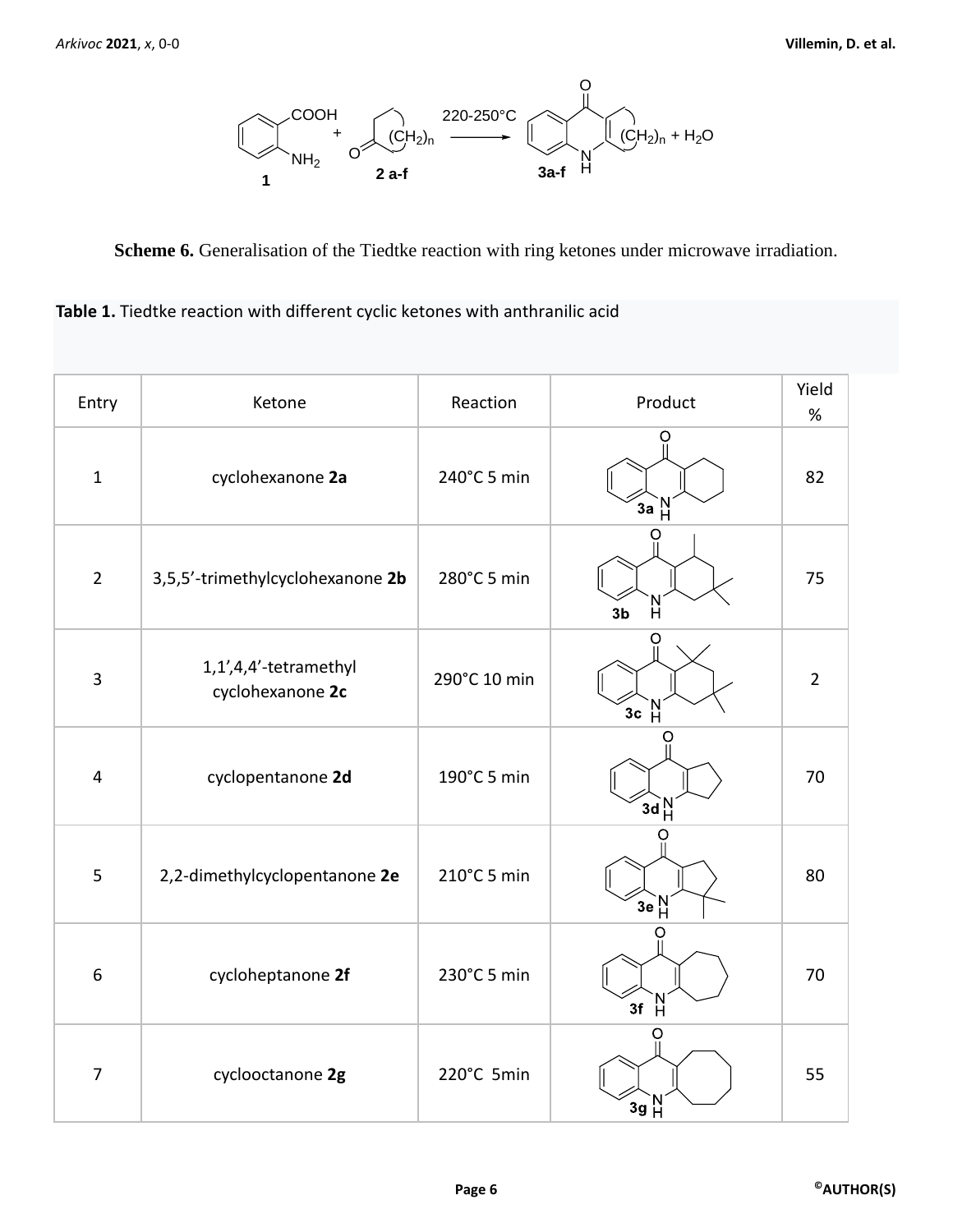| 8  | norcamphor 2h | 290°C 5 min  |    | 75 |
|----|---------------|--------------|----|----|
| 9  | DL-camphor 2i | 290°C 10 min | 3i | O  |
| 10 | indanone 2j   | 290°C 5 min  | 31 | 78 |

\*The yields were determined from the isolated products.

In the presence of cyclopentanone, the compound 4d was already reported by Blount and Plant<sup>23</sup> in the Tiedtke reaction. It corresponds to the result of a rapid selfcondensation of cyclopentanone into enone catalysed by anthranilic acid before the Tiedtke reaction takes place. In our conditions, we did not observe the formation of **4d**, only the expected **3d** product was synthesized, but surprisingly, we have found traces of similar compounds **4a** by mass spectroscopy during the course of the reaction with cyclohexanone **2a**.





The Tiedtke reaction under microwave irradiation is fully reproducible if controlled conditions were used. The reaction without solvent in a closed vessel under pressure allows quasi-quantitative conversion of of anthranilic acid into Tiedtke product when a slight excess of volatile ketone was used. The excess of ketone can be recuperated by washing the compound obtained with diethylether and can be recycled after distillation of ether solution. The reaction medium is simply diluted in diethylether and a few drops of methanol are added until complete solubility. Then, the washing with saturated NaHCO<sub>3</sub> provokes the precipitation of tetrahydroacridones. at the same time as it permits to eliminate anthranilic acid if necessary. These operatory conditions afforded the expected products in very good purity and no further purification steps are needed.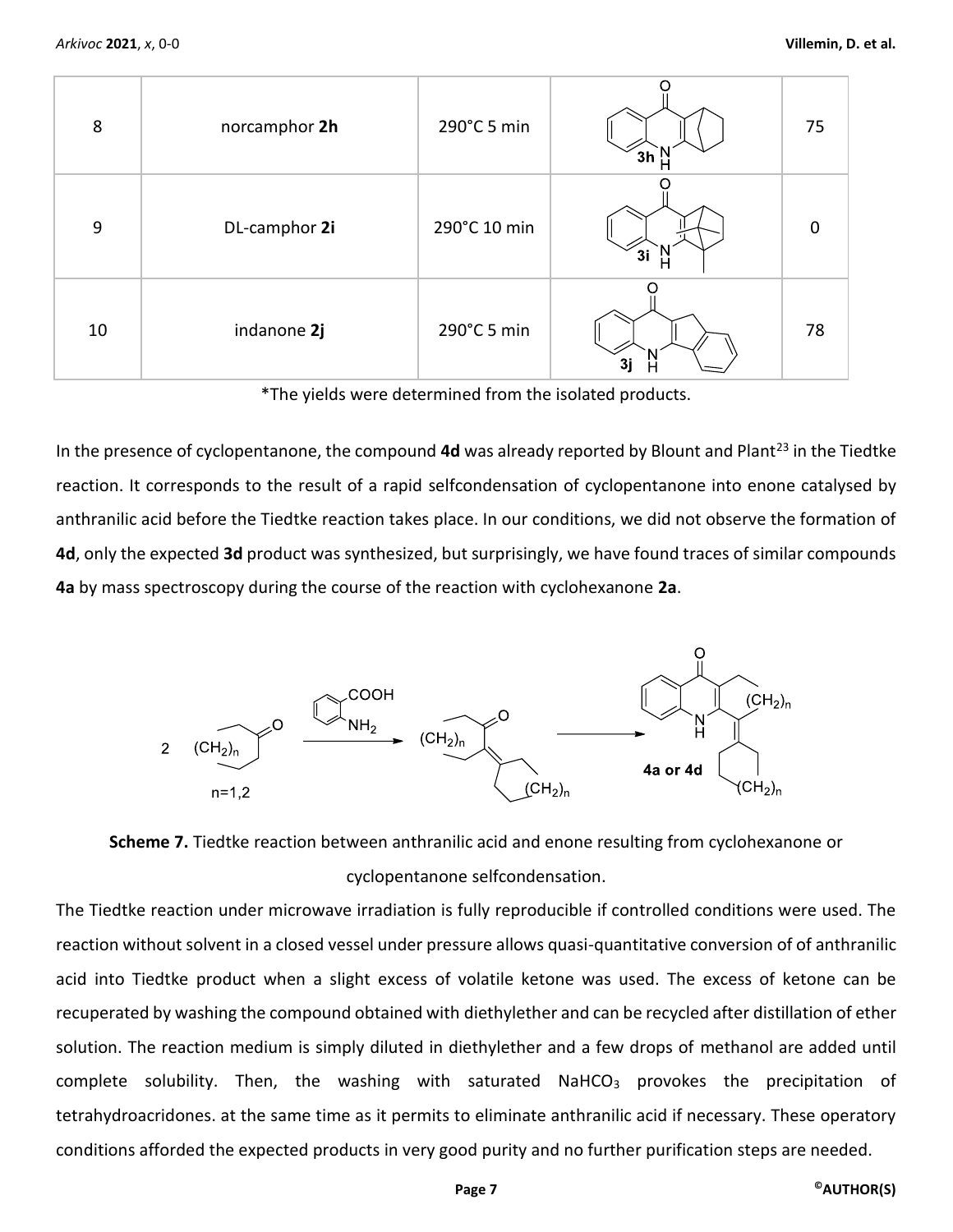### **Conclusions**

The reaction of cyclic ketones with anthranilic acid in a closed reactor, under monomode microwave irradiation in controlled conditions allows the efficient synthesis of acridone derivatives. The Tiedtke reaction under these conditions is an example of green synthesis involving the formation of a C-C bond with the formation of a benign water molecule. The reaction takes place without solvent and without catalyst, but the use of a focused microwave irradiation in a single-mode cavity for activation is necessary to be effective. The operatory conditions afforded the expected products by precipitation in very good purity with the minimum use of solvent. New polycyclic compounds obtained can be useful as intermediate of synthesis or pharmaceutical applications.

## **Experimental Section**

**General.** The microwave irradiation is monitored with a monomode microwave apparatus Anton Paar Monowave 300, operating at 2450 MHz. The power (power max 800W) was adjusted during the irradiation to maintain the temperature at the indicated value in table 1.

Analytical thin-layer chromatography (TLC) was performed on Merck silica gel 60 plates, 40-63 µm thick with F-254 indicator aluminium sheets. Visualization was accomplished by UV light. IR spectra were recorded with a Perkin-Elmer spectrophotometer equipped with ATR accessory. NMR spectra were recorded at 400, 500 or 600 MHz for  $_1$ H NMR and 100.6, 125.7, 150.9 Hz for  $_{13}$ C NMR with a Bruker AC 400 spectrometer with DMSO-d6 as solvent and TMS as an internal standard; Chemical shifts  $(\delta)$  are reported in ppm. The NMR attribution have

been made thanks to COSY, DEPT, HMBC and HSQC experiments.

Mass spectra were recorded on a QTOF Micro (Waters) spectrometer with electrospray ionization (ESI, positive mode), lock spray PEG, infusion introduction at 5µL/min, a source temperature of 80°C and desolvatation temperature of 120°C. Infrared spectra were recorded on a Perkin Elmer "spectrum two" spectrometer.

**General procedure.** A mixture of anthranilic acid (0.68 g; 4.96 10-3 mol) and cyclic ketone (3 equiv) was stirred and irradiated in a G30 tube under microwave in a Monowave 300 at a specific temperature and during a fixed period (see Table 1) depending on the nature of the ketone. After cooling, the medium was diluted in diethyl ether with a little quantity of methanol (until solubility). Then the solution was washed with saturated NaHCO<sub>3</sub>, allowing the precipitation of the solid which was obtained by filtration on a Buchner funnel The products obtained were crystallized from a mixture of ethanol and water.

### **1) Synthesis of 1,2,3,4-tetrahydroacridin-9(10H)-one (3a)<sup>24</sup>**

From cyclohexanone according to the general procedure by heating at 240°C during 5 minutes.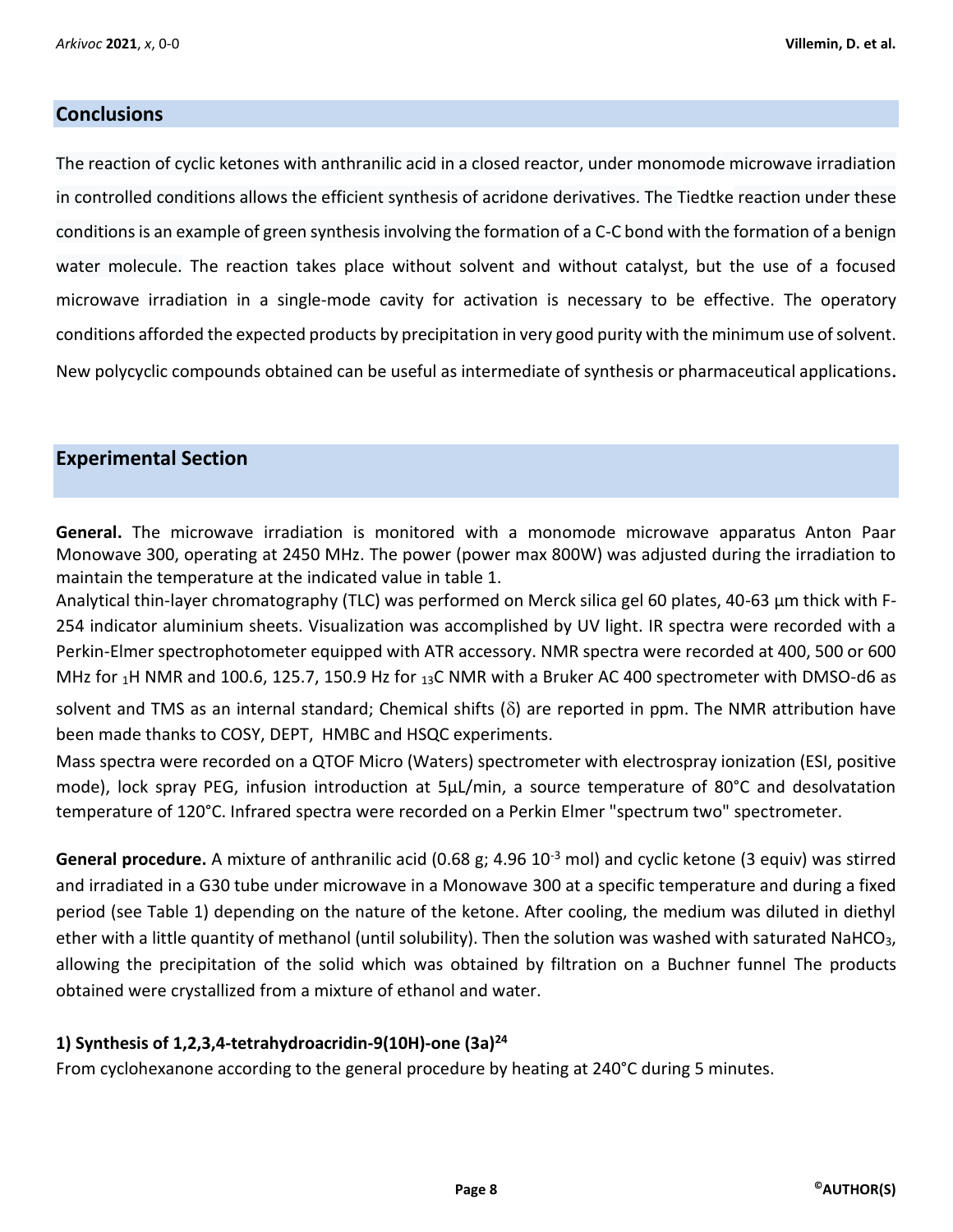

White solid (0.81 g, yield: 82%). mp = 325°C; mp<sub>lit</sub>=330-333°C<sup>24</sup>. IR: ν max (cm<sup>-1</sup>)= 3063, 2784, 1637, 1596, 1550, 1473.¹H NMR (500 MHz, DMSO-d6) δ 8.05 (d, *J=* 7.0 Hz, 1H, **H3**); 7.56 (t, *J=* 7.0 Hz, 1H, **H5**); 7.45 (d, *J=* 7.0 Hz, 1H, **H6**); 7.22 (t, *J=* 7.0 Hz, 1H, **H4**); 2.69 (t, *J=* 6.1 Hz, 2H, **H10**); 2.42 (t, *J=* 6.1 Hz, 2H, **H13**); 1.75 (m, 2H, **H11**); 1.69 (m, 2H, **H12**) ppm. ¹³C NMR (125 MHz, DMSO-d6) δ 176.5 (Cq, **C1**); 147.4 (Cq, **C9**); 139.7 (Cq, **C7**); 131.5 (CH, **C5**); 125.3 (CH, **C3**); 123.6 (Cq, **C2**); 122.5 (CH, **C4**); 117.8 (CH, **C6**); 116.0 (Cq, **C14**); 27.6 (CH2, **C10**); 22.3 (CH2, **C13**); 22.2 (CH2, **C12**); 22.0 (CH2, **C11**) ppm. HRMS: Calculated mass for C13H14NO 200.1075; Found: 200.1080. Traces of 4-cyclohexylidene-1,2,3,4-tetrahydroacridin-9(10H)-one **4a**, the Tiedtke compound obtained after the selfcondensation of cyclohexanone, were observed. HRMS for (4a) Calculated mass 280.1701 for C<sub>19</sub>H<sub>22</sub>NO. Found 280.1701

# <code>Synthesis</code> of spiro[benzo[d][1,3]oxazine-2,1'-cyclohexan]-4(1H)-one (2 $\alpha)$   $^{5}$

From cyclohexanone according to the general procedure by heating at 130°C during 3 minutes.



White solid. mp=154°C; mp<sub>lit</sub>=155°C.<sup>5</sup> <sup>1</sup>H NMR (500 MHz, DMSO-d6) δ 7.65 (d, *J*=8.0 Hz, 1H, **H3**), 7.40 (t, *J*=8.0 Hz, 1H, **H5**), 7.35 (s, 1H, **H8**), 6.82 (d, *J*=8.0 Hz, 1H, **H6**), 6.75 (t, *J*=8.0 Hz, 1H, **H4**), 1.92 (m, 2H, H**10**), 1.71 (m, 2H, H**10**), 1.56 (m, 4H, H11), 1.47 (m, 1H, H12), 1.37 (m, 1H, H12) ppm.<sup>13</sup>C NMR (125 MHz, DMSO-d6) δ 163.3 (Cq, **C1**) ; 147.2 (Cq, **C7**); 135.9 (CH, **C5**); 129.6 (CH, **C3**); 118.4 (CH, **C4**); 115.9 (CH, **C6**); 111.2 (Cq, **C2**); 90.1 (Cq, **C9**); 35.3 (CH2, **C10**); 24.8 (CH2, **C12**); 21.9 (CH2, **C11**) ppm. HRMS: Calculated mass for C13H16NO<sup>2</sup> 218.1181; Found: 218.1186.

# **2) Synthesis of 1,3,3-trimethyl-1,2,3,4-tetrahydroacridin-9(10H)-one (3b)**

From 3,3,5-trimethylcyclohexanone according to the general procedure by heating at 280°C C during 5 minutes.



White solid (0.90 g, yield: 75%), mp = 204°C (dec). IR: v max (cm<sup>-1</sup>)= 3370, 3091, 2904, 1634, 1588, 1494. <sup>1</sup>H NMR (500 MHz, DMSO-d6) δ 8.03 (dd, *J*= 8.1 and 1.3 Hz, 1H, **H3**), 7.55 (ddd, *J*= 8.0, 6.9 and 1.3 Hz, 1H, **H5**), 7.43 (d, *J*= 8.0 Hz, 1H, **H6**), 7.22 (ddd, *J*= 8.1, 6.9 and 1.0 Hz, 1H, **H4**), 2.84-2.82 (m, 1H, **H13**), 2.62 (d, *J*= 16.2 Hz, 1H, **H10**), 2.33 (dd, *J*= 16.2 and 2.5 Hz, 1H, **H10**), 1.73-1.69 (m, 1H, **H12**), 1.27 (d, *J*= 6.6 Hz, 3H, **H15**), 1.22-1.20 (m, 1H, **H12**), 1.06 (s, 3H, **H16**), 0.85 (s, 3H, **H16**). <sup>13</sup>C NMR (125 MHz, DMSO-d6) δ 176.6 (Cq, **C1**), 147.0 (Cq, **C9**), 139.6 (Cq, **C7**), 131.4 (CH, **C5**), 125.4 (CH, **C3**), 124.6 (Cq, **C2**), 122.6 (CH, **C4**), 118.7 (Cq, **C14**), 117.7 (CH, **C6**), 45.6 (CH2, **C12**), 41.9 (CH2, **C10**), 31.0 (CH, **C13**), 30.0 (Cq, **C11**), 26.9 (CH3, **C16**), 25.3 (CH3, **C16**), 20.9 (CH3, **C15**). HRMS: Calculated mass for C16H20NO 242.1545; Found: 242.1541.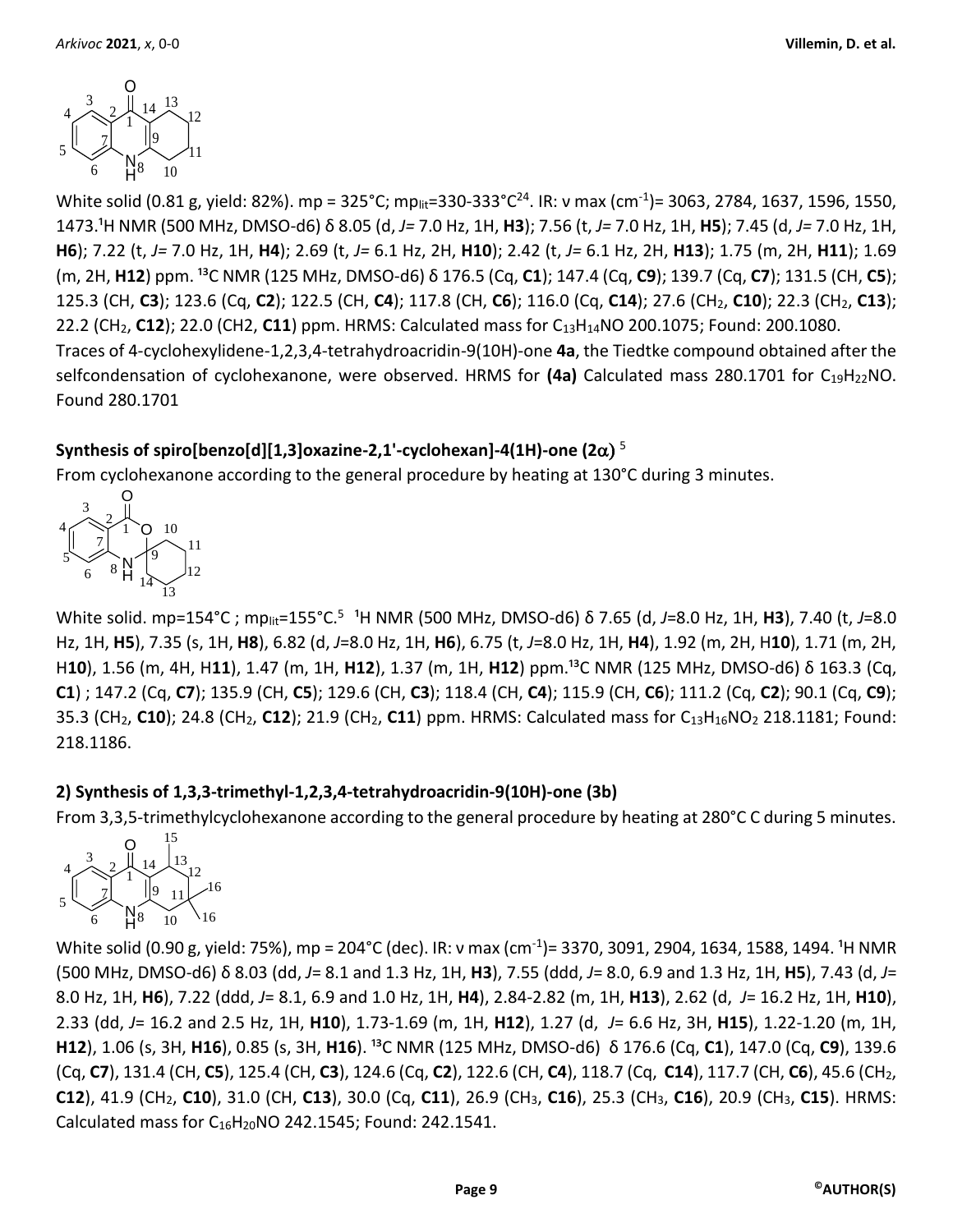# **3) Synthesis of 1,1,3,3-tetramethyl-1,2,3,4-tetrahydroacridin-9(10H)-one (3c)**

From 3,3',5,5'-tetramethylcyclohexanone according to the general procedure by heating to 290°C during 10 minutes. Only traces of product 3c were obtained. HRMS: Calculated mass for C<sub>17</sub>H<sub>22</sub>NO 256.1701; Found: 256.1706.

# **4) Synthesis of 2,3-dihydro-1H-cyclopenta[b]quinolin-9(4H)-one (3d) <sup>25</sup>**

From cyclopentanone according to the general procedure by heating at 190°C during 5 minutes.



White solid (0.642 g, yield: 70%), mp=320°C; mp<sup>lit</sup>= 325°C (dec).<sup>25</sup> IR: ν max (cm<sup>-1</sup>)= 3225, 1628. <sup>1</sup>H NMR (400 MHz, DMSO-d6) 8.37–8.40 (m, 2H) 7.78 (t, *J* = 7.6 Hz, 1H) ; 7.58 (t, *J* = 7.6 Hz, 1H) ; 3.47 (t, *J* = 7.6 Hz, 2H); 3.18 (t, J = 7.6 Hz, 2H); 2.27 (m, 2H). <sup>13</sup>C NMR (100 MHz, DMSO-d6) 172.9; 156.5; 139.9; 130.8; 124.7; 123.8; 123.3; 120.0; 118.2; 32.1; 27.6; 21.9. HRMS: Calculated mass for C12H12NO: 186.0919; Found: 185.0922.

UPLC : column Waters Aquity UPLC CSHC18 1.7um, Gradient: water+0.01% formic acid/acetonitrile+0.01% formic acid, debit: 0.5 mL/min, temperature column 35°C, temperature sample 20°C, Retention time of (**3d**) 1.36 min (99%); Retention time of product (**4d**): 2.15 min: (1%) C17H18NO Calculated mass 252.1388; Found 252.1391.

# **5) Synthesis of 3,3-dimethyl-2,3-dihydro-1H-cyclopenta[b]quinolin-9(4H)-one (3e)**

From 2,2-dimethylcyclopentanone according to the general procedure by heating at 210°C during 5 minutes.



White solid (0.85 g, yield: 80%), mp=192°C. IR: ν max (cm<sup>-1</sup>)= 2262, 1634, 1584, 1556, 1490, 1470, 1356, 1320.<sup>1</sup>H NMR (400 MHz, DMSO-d6) δ 11.45 (s, 1H, NH); 8.09 (d, *J=* 7.9 Hz, 1H, **H3**); 7.63-7.56 (m, 2H, **H5** and **H6**); 7.26 (t, *J=* 7.9 Hz, 1H, **H4**); 2.64 (t, 2H, **H12**); 1.89 (t, 2H, **H11**); 1.34 (s, 6H, **H14**). ¹³C NMR (100 MHz, DMSO-d6) δ 174.6 (Cq, **C1**); 159.8 (Cq, **C9**); 140.5 (Cq, **C7**); 130.7 (CH, **C5**); 125.1 (Cq, **C2**); 124.7 (CH, **C3**); 122.4 (CH, **C4**); 118.2 (CH, **C6**); 117.6 (Cq, **C13**); 44.6 (Cq, **C10**); 38.4 (CH2, **C11**); 26.3 (CH3, **C14**); 24.8 (CH2, **C12**). HRMS Calculated mass 214.1232 for C14H16NO. Found 214.1233

# **6) Synthesis of 7,8,9,10-tetrahydro-5H-cyclohepta[b] quinolin-11(6H)-one (3f)**

From cycloheptanone according to the general procedure by heating at 230°C during 5 minutes.



White solid (0.74 g, yield: 70%), mp = 350°C; mp<sub>lit</sub>=352°C.<sup>25</sup> IR: ν max (cm<sup>-1</sup>)= 3261, 3058, 2924,1922, 1358. <sup>1</sup>H NMR (500 MHz, DMSO-d6) δ 8.06 (dd, *J*=8.1 and 1.4 Hz, 1H, **H3**), 7.56 (ddd, *J*=8.1, 6.9 and 1.4 Hz, 1H, **H5**), 7.48 (dd, *J*= 8.1 and 1.0 Hz, 1H, **H6**), 7.25 (ddd, *J*=8.1, 6.9 and 1.0 Hz, 1H, **H4**), 2.82 (m, 2H, **H14**), 2.77 (m, 2H, **H10**), 1.79 (m, 2H, H12), 1.65 (m, 2H, H13), 1.44 (m, 2H, H11). <sup>13</sup>C NMR (125 MHz, DMSO-d6) δ 175.3 (Cq, C1), 153.6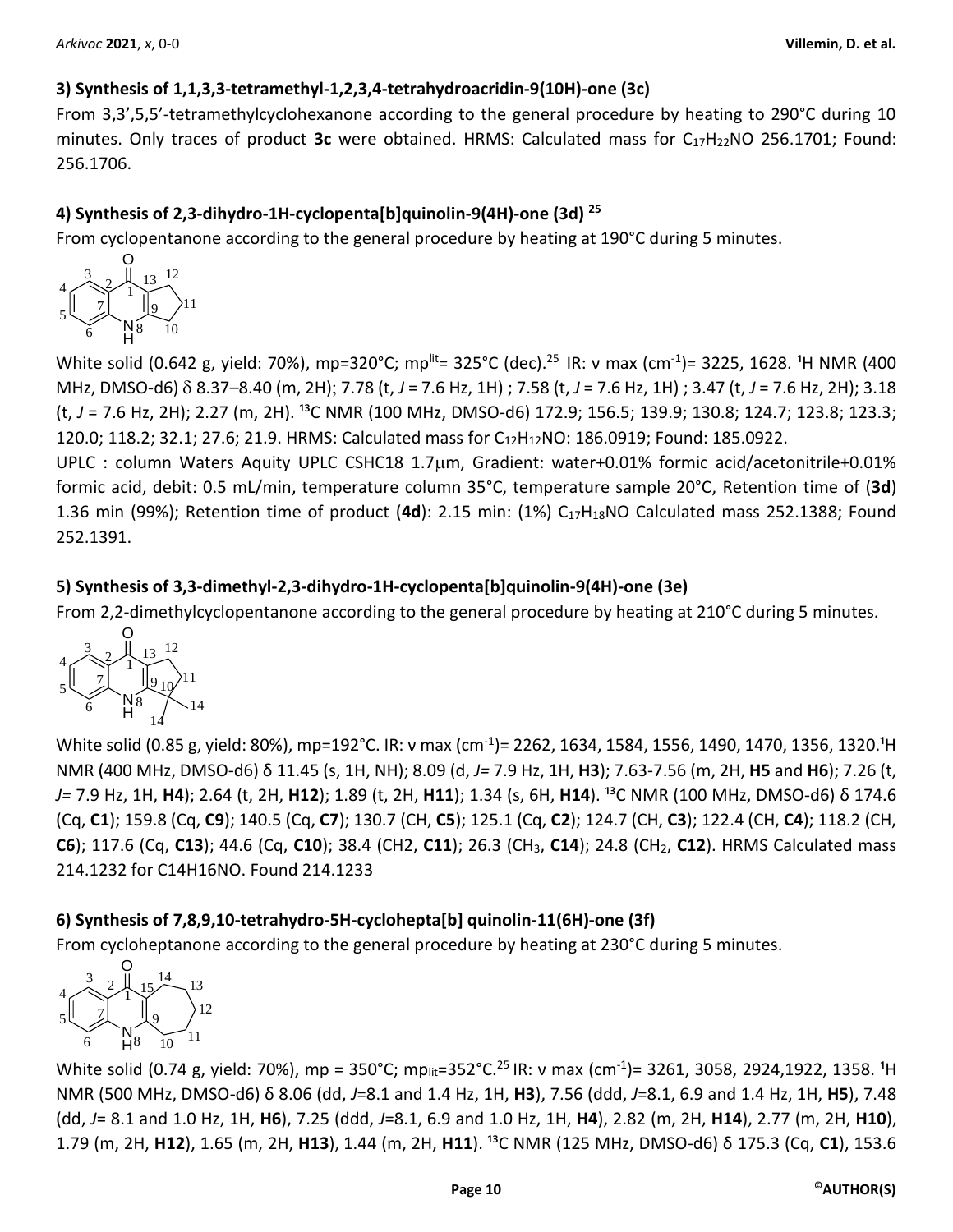(Cq, **C9**), 139.3 (Cq, **C7**), 131.3 (CH, **C5**), 125.8 (CH, **C3**), 123.9 (Cq, **C2**), 123.0 (CH, **C4**), 121.0 (Cq, **C15**), 118.3 (CH, **C6**), 34.0 (CH2, **C14**), 32.3 (CH2, **C12**), 27.7 (CH2, **C11**), 26.3 (CH2, **C13**), 23.5 (CH2, **C10**). HRMS: Calculated mass for C14H16NO 214.1232; Found: 214.1224.

**7) Synthesis of the 6,7,8,9,10,11-hexahydrocycloocta[b]quinolin-12(5H)-one (3g)** <sup>26</sup> From cyclooctanone according to the general procedure by heating at 220°C during 5 minutes.

$$
\begin{array}{c|c}\n & 3 & 2 & 16 & 15 & 14 \\
& 7 & 16 & 13 & 13 \\
& 6 & 8 & 9 & 10 & 11\n\end{array}
$$

White solid (0.62 g, yield: 55%), mp= 348°C, mp<sup>lit</sup>=344°C.<sup>26</sup> IR: ν max= 3091, 3058, 2916, 1633, 1553, 1504, 1477, 1463, 1359. ¹H NMR (400 MHz, DMSO-d6) δ 11.38 (s, 1H, NH), 8.04 (d, *J*=8.0 Hz, 1H, **H3**), 7.56 (t, *J*=7.6 Hz, 1H, **H5**), 7.47 (d, *J*=8.1 Hz, 1H, **H6**), 7.23 (t, *J*=7.6 Hz, 1H, **H4**), 2.81 (m, 2H, H**10**), 2.68 (m, 2H, H**15**), 1.75 (m, 2H, H**11**), 1.54 (m, 2H, H14), 1.42-1.33 (m, 4H, H12 and H13). <sup>13</sup>C NMR (100 MHz, DMSO-d6) δ 175.1 (Cq, C1), 149.9 (Cq, **C9**), 139.4 (Cq, **C7**), 130.8 (CH, **C5**), 125.2 (CH, **C3**), 123.4 (Cq, **C2**), 122.2 (CH, **C4**), 118.5 (Cq, **C16**), 117.6 (CH, **C6**), 30.1 (CH2, **C10**), 29.6 (CH2, **C11**), 29.3 (CH2, **C14**), 26.1 (CH2, **C13**), 25.6 (CH2, **C12**), 22.8 (CH2, **C15**). HRMS: Calculated mass for C15H18NO 228.1388; Found: 228.1395.

## **8) Synthesis of 1,2,3,4-tetrahydro-1,4-methanoacridin-9(10H)-one (3h)**

From norcamphor according to the general procedure by heating at 290°C during 5 minutes.



White solid (0.79 g, yield: 75%), mp=325°C. ν max (cm-1 )= 3380, 3090, 2904, 1634, 1589, 1494. ¹H NMR (600 MHz, DMSO-d6) δ 12.19 (s, 1H); 8.09 (dd, *J=* 8.1 and 1.3 Hz, 1H, **H3**); 7.55 (ddd, *J=* 8.3, 6.9 and 1.5 Hz, 1H, **H5**); 7.49 (d, *J=* 8.2 Hz, 1H, **H6**); 7.26 (ddd, *J=* 8.1, 6.9 Hz and 1.2, 1H, **H4**); 3.45 (s, 1H, **H13**); 3.38 (s, 1H, **H10**); 1.97-1.92 (m, 1H, H**11**); 1.89-1.84 (m, 1H, H**12**); 1.66 (d, *J=*8.6 Hz, 1H, **H15**); 1.42 (d, *J=* 8.6 Hz, 1H, **H15'**); 1.24-1.20 (m, 1H, H11'); 1.14-1.10 (m, 1H, H12'). <sup>13</sup>C NMR (150 MHz, DMSO-d6) δ 171.3 (Cq, C1); 159.4 (Cq, **C9**); 139.8 (Cq, **C7**); 130.8 (CH, **C5**); 126.9 (Cq, **C2**); 125.6 (CH, **C3**); 123.2 (Cq, **C14**); 123.0 (CH, **C4**); 118.7 (CH, **C6**); 47.9 (CH, **C15**); 43.8 (CH, **C10**); 38.4 (CH, **C13**); 27.4 (CH2, **C12**); 26.2 (CH2, **C11**). HRMS: Calculated mass 212.1075 for C14H14NO. Found 212.1075

### **9) Reaction of camphor**

From camphor according to the general procedure by heating at 290°C during 10 minutes. No product **3i** was obtained.

# **10) Synthesis of 5H-indeno[2,1-b]quinolin-11(6H)-one (3j)**<sup>27</sup>

From 1-indanone according to the general procedure by heating at 290°C during 5 minutes.



Pale yellow powder (0.91 g, yield: 78%), mp > 300°C (sublim.) mp<sup>lit</sup>>300°C.<sup>27</sup> IR: ν max (cm<sup>-1</sup>)=3069, 2779, 1569, 1469. ¹H NMR (500 MHz, DMSO-d6) δ 8.21 (d, *J=* 8.1 Hz, 1H, **H3**), 8.13 (m, 1H, **Harom**), 7.72-7.68 (m, 3H, **Harom**), 7.54-7.52 (m, 2H, Harom), 7.35 (ddd, J= 8.1, 6.5 and 1.6 Hz, 1H, H4), 3.78 (s, 2H, H16). <sup>13</sup>C NMR (125 MHz, DMSO-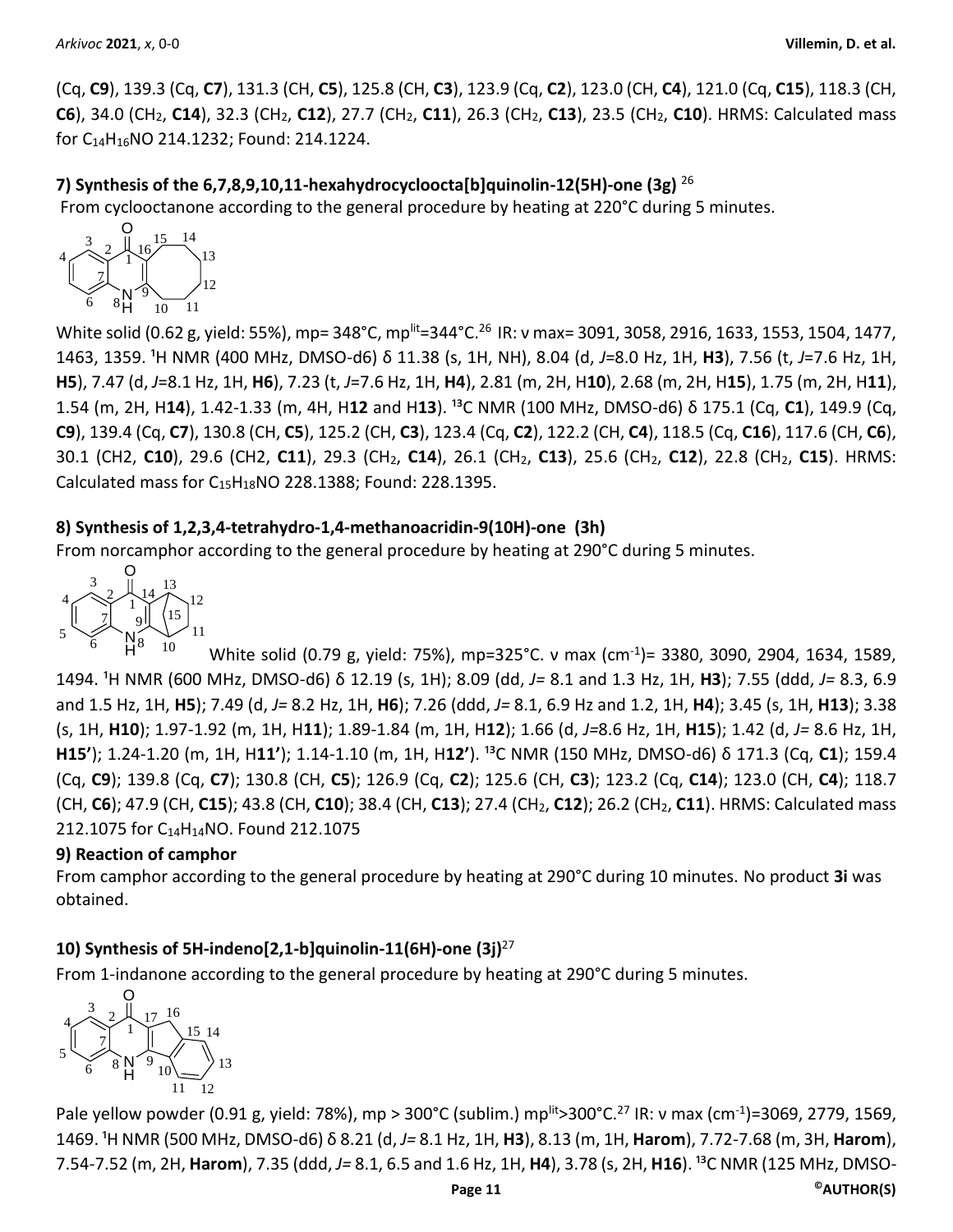d6) δ 174.3 (Cq, **C1**), 149.6 (Cq, **C9**), 145.1 (Cq, **C10**); 140.6 (Cq, **C7**), 136.5 (Cq, **C15**), 131.9 (CH, **Carom**), 129.9 (CH, **Carom**), 127.5 (CH, **Carom**), 126.2 (CH, **Carom**), 126.0 (Cq, **C2**), 125.5 (CH, **C3**), 123.3 (CH, **C4**), 121.6 (CH, **Carom**), 120.0 (Cq, **C17**), 118.8 (CH, **Carom**), 33.3 (CH<sub>2</sub>, **C16**). HRMS: Calculated mass 234.0919 for C<sub>16</sub>H<sub>12</sub>NO. Found 234.0924

### **Acknowledgements**

We gratefully acknowledge the CNRS (National Center for Scientific Research), the "Region Basse Normandie. The authors acknowledge the financial support of the french Agence Nationale de la Recherche (ANR), through the program "Investissements d'Avenir" (ANR-10-LABX-09-01), LabEx EMC $3$  for the project Helios**.** Also the authors thanks Mrs. Karine Jarsalé, for ESIMS and HRMS analysis, and Clément Forel and Lucien Anjot for their implication in the acridone synthesis.

### **Supplementary Material**

Supplementary material contains NMR spectra

#### **References**

1. Kumar, R; Van der Eycken, E. V. *Chem. Soc. Rev*. 2013, 42, 1121-46. <https://doi.org/10.1039/C2CS35397K>

2. Tiedtke, H. *Ber*. 1909, *42*, 621-6. <https://doi.org/10.1002/cber.190904201100>

3. Reed, R. A. *J. Chem. Soc*. 1944, 425-6. <https://doi.org/10.1039/JR9440000425>

4. Reed, R. A. *J. Chem. Soc*. 1945, 186-9. https://doi.org/10.1039/JR9450000186

5. Badger, G. M.; Hinde, R. W.; Matthews, W. E.; Spotswood, T. M. *Austr. J. Chem.* 1963, 16, 732-3.

https://doi.org/10.1071/CH9630732

6. Niementowski, St. *Ber.* 1894, 27, 1394-1403. https://doi.org[/10.1002/cber.18940270242](https://doi.org/10.1002/cber.18940270242)

7. Konshin, M. E. *Chem. Heterocycl. Compd.*, 1975, 11, 251–63. https://doi.org/10.1007/BF00470064

8. Khajavi, M. S.; Mohammadi, A. A.; Sadat Hosseini, S. S. *Synth. Comm*., 2001, 31, 3647-52**.** [https://doi.org/10.1081/SCC-100107014](https://doi.org/10.1081/SCC-10010701)

9. Winter, R.W.; Kelly, J.X.; Smilkstein, M. J.; Dodean, R.; Bagby, G. C.; Rathbun, R. K.; Levin, J. I.; Hinrichs, D.; Riscoe, M. K. *Exp. Parasitol*. 2006, 114, 47-56.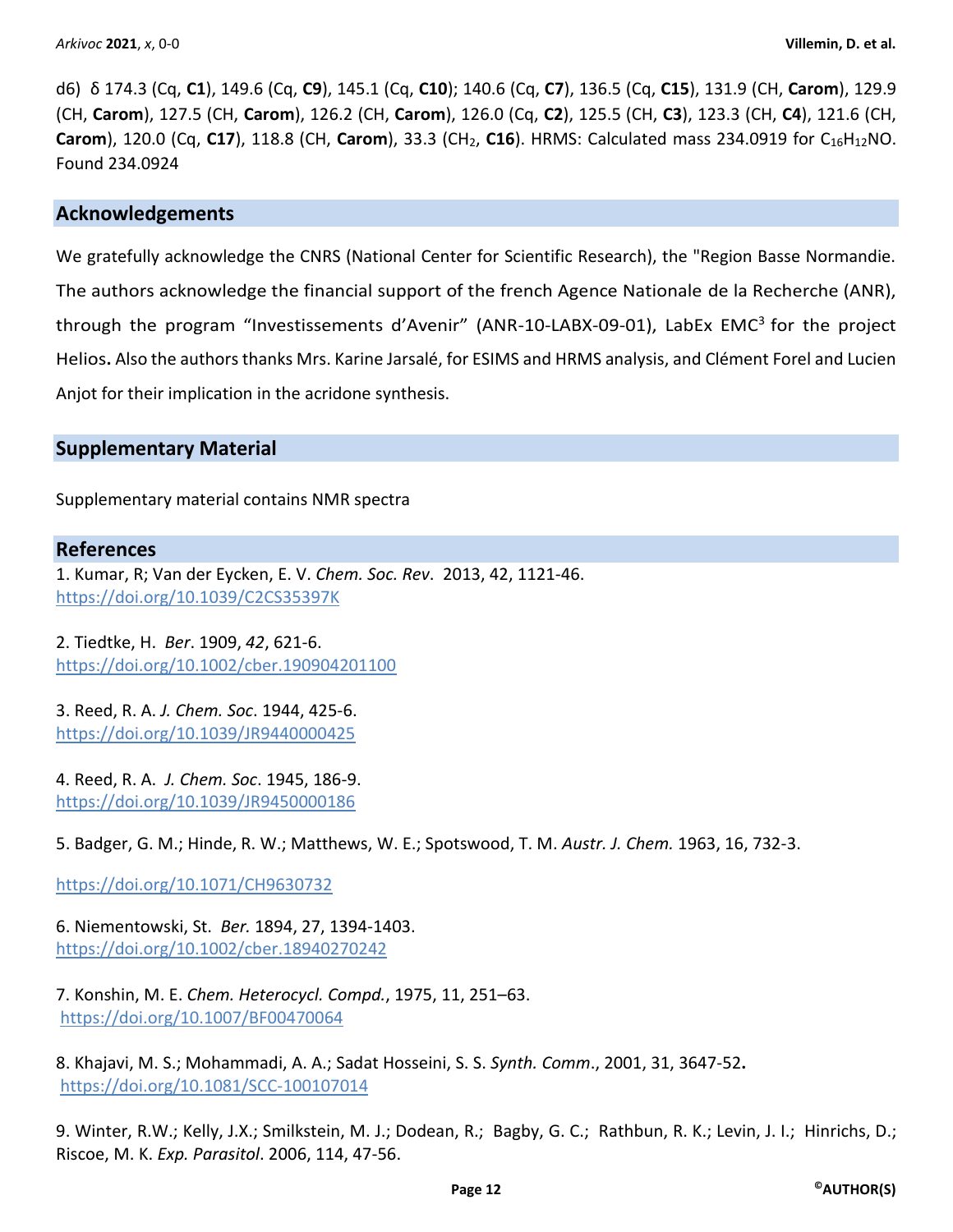<https://doi.org/10.1016/j.exppara.2006.03.014>

10. Banerjee, S. K.; Chakravarti, D.; Chakravarti, R. N.; Fales, H. M.; Klayman, D. L. *Tetrahedron* 1961, 16, 251-4**.** https://doi.org[/10.1016/0040-4020\(61\)80075-6](https://doi.org/10.1016/0040-4020(61)80075-6#_blank)

11. Muriithi, M. W.; Abraham, W. R.; Addae-Kyereme, J.; Scowen, I.; Croft, S. L.; Gitu, P. M.; Kendrick, H.; Njagi, E.N.; Wright, C. W. *J. Nat. Prod*. 2002, 65, 956-9**.** [https://doi.org/10.1021/np0106182](https://doi.org/10.1021/np50032a009)

12. Waffo, A. F.; Coombes, P. H.; Crouch, N. R.; Mulholland, D.A.; El Amin, S. M.; Smith, P. J. *J. Phytochem.* 2007, 68, 663-7.

https://doi.org[/10.1016/j.phytochem.2006.10.011](https://doi.org/10.1016/j.phytochem.2006.10.011#_blank)

13. Xiao, Y.; Hu, W.; Sun, S.; Yu, J-T.; Cheng, J. *Synlett* 2019, 30(19), 2113-22. <https://doi.org/10.1055/s-0039-1690708>

14. Kozurkova, M.; Sabolova, D.; Kristian, P. *J. Appl. Tox.* 2017, 37(10), 1132-9. <https://doi.org/10.1002/jat.3464>

15. Schmidt, A.; Liu, M. *Adv. Heterocycl. Chem.* 2015, 115, 287-353. <https://doi.org/10.1016/bs.aihch.2015.04.004>

16. Anton Paar Monowave 300. [https://www.anton-paar.com](https://www.anton-paar.com/corp-en/products/group/microwave-synthesis-synthetic-chemistry/) 

17. Ben Alloum, A.; Labiad, B.; Villemin, D. *J. Chem. Soc. Chem. Commun.*, 1989, 386-7. [https://doi.org/10.1039/C39890000386](http://dx.doi.org.inc.bib.cnrs.fr/10.1039/C39890000386)

18. Loupy, A.; Majoub, M.; Petit, A. ; Randani, M.; Yvanaeff, C.; Labiad, B.; Villemin, D. *Can. J. Chem*., 1993, 71, 90-5.

<https://doi.org/10.1139/v93-013>

19**.** De la Hoz, A.; Díaz-Ortiz A.; Prieto, P. Chapter 1: Microwave-Assisted Green Organic Synthesis , in *Alternative Energy Sources for Green Chemistry*, 2016, pp. 1-33. https://doi.org[/10.1039/9781782623632-00001](https://doi.org/10.1039/9781782623632-00001)

20. Carlier, P. R.; Han, Y. F.; Chow, E. S.-H.; Li, C. P. –L. ; Wang, H.; Lieu, T.X.; Wong, H. S.; Pang ,Y.-P., *Bio. Med. Chem.* 7 (1999) 351-7. https://doi.org/10.1016/S0968-0896(98)00213-2

21. Teponnou, G. A. K.; Joubert, J.; Malan, S. F., *The Open Med. Chem. J.*, 2017, 11, 24-37 ; https://doi.org/10.2174/1874104501711010024

22. [Marco-Contelles,](https://pubs.acs.org/action/doSearch?field1=Contrib&text1=Jos%C3%A9++Marco-Contelles) J.; Pérez-Mayoral, E.[; Samadi,](https://pubs.acs.org/action/doSearch?field1=Contrib&text1=Abdelouahid++Samadi) A.; do Carmo Carreiras, M.; [Soriano,](https://pubs.acs.org/action/doSearch?field1=Contrib&text1=Elena++Soriano) E., *Chem. Rev*., 2009, 109, 6, 2652-71. <https://doi.org/10.1021/cr800482c>